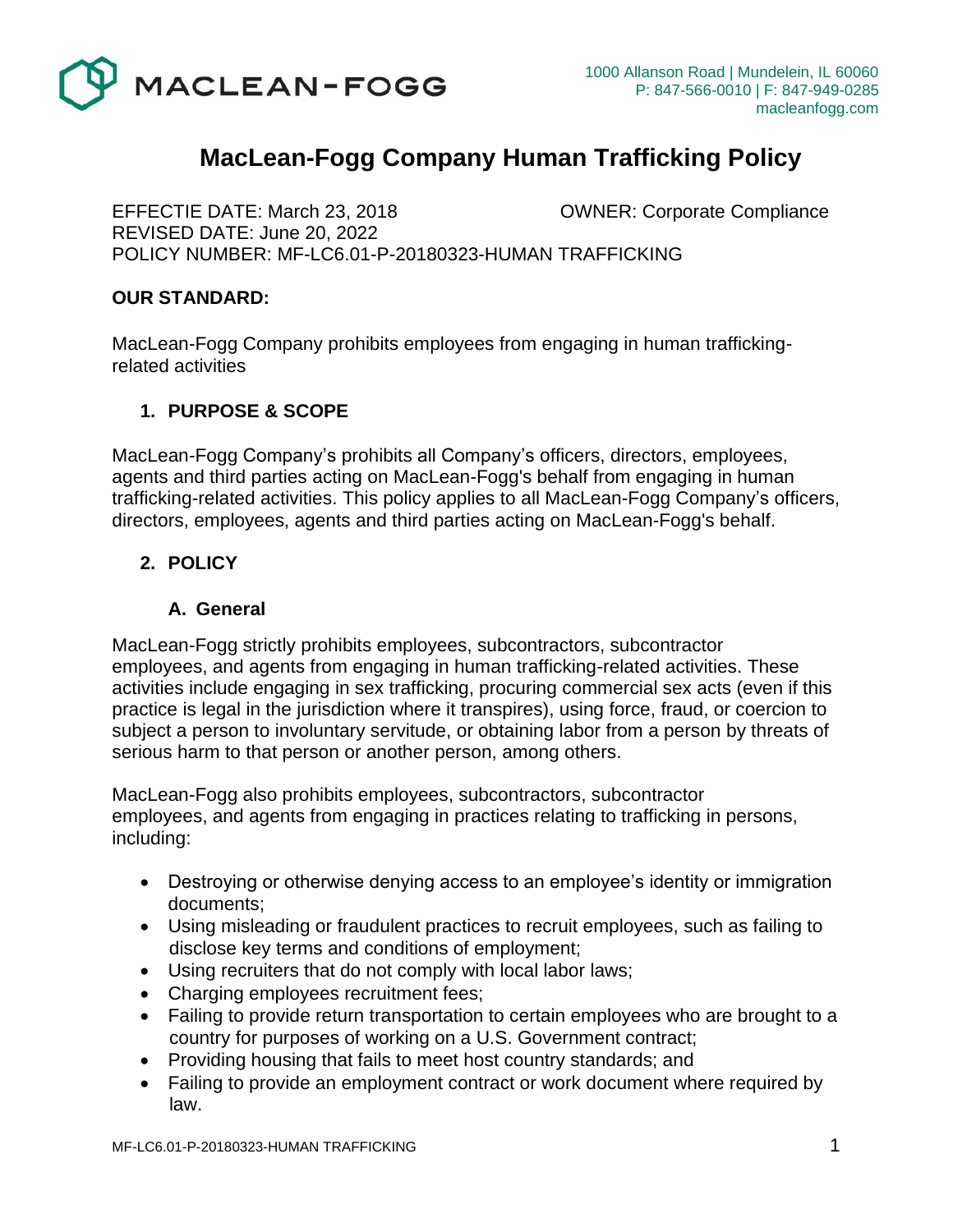

MacLean-Fogg operating companies will take appropriate disciplinary action for violations of these rules, up to and including discharge of employees, subcontractors, and agents.

MacLean-Fogg operating companies must cooperate fully with the U.S. Government or other appropriate governmental authorities in audits or investigations relating to such violations. Employees of MacLean-Fogg operating companies are required to cooperate in any internal or external investigation of suspected wrongdoing under this policy.

# **B. Mandatory Reporting Requirements**

In all countries where local laws and regulations permit, employees having knowledge of credible information concerning actual or potential violations of this policy must report them immediately in accordance with the MacLean-Fogg Whistleblower Non-Retaliation Policy. Timeliness of reporting any suspected violation is critical as the U.S. Government has imposed an especially stringent reporting obligation when there is credible information of violations.

Per the MacLean-Fogg Whistleblower Non-Retaliation Policy, employees may *report* concerns to their immediate supervisor, Local Human Resources Department, the Chief Compliance Officer or any of the other contacts listed in the Company's Code of Business Conduct and Ethics (the "Code of Conduct"), including Internal Audit, Corporate Human Resources and the Compliance Department. When making a report, employees are encouraged to share as much information as possible so that appropriate action can be taken. Refer to the Appendix for contact information.

Any person who *receives* reports of possible violations under this policy must notify Corporate Compliance (i.e., [CorporateCompliance@macleanfogg.com\)](mailto:CorporateCompliance@macleanfogg.com) immediately.

Failure to report actual or potential illegal behavior or actual or potential violations of this policy may also subject employees to disciplinary action, up to and including termination of employment.

#### **C. Whistleblower Non-Retaliation Policy**

MacLean-Fogg Company does not tolerate retaliation or threats of retaliation against anyone who raises a concern under this policy or who assists with an internal or governmental audit or investigation. Any employee who engages in retaliation or threats of retaliation will face disciplinary action, which could include termination of employment.